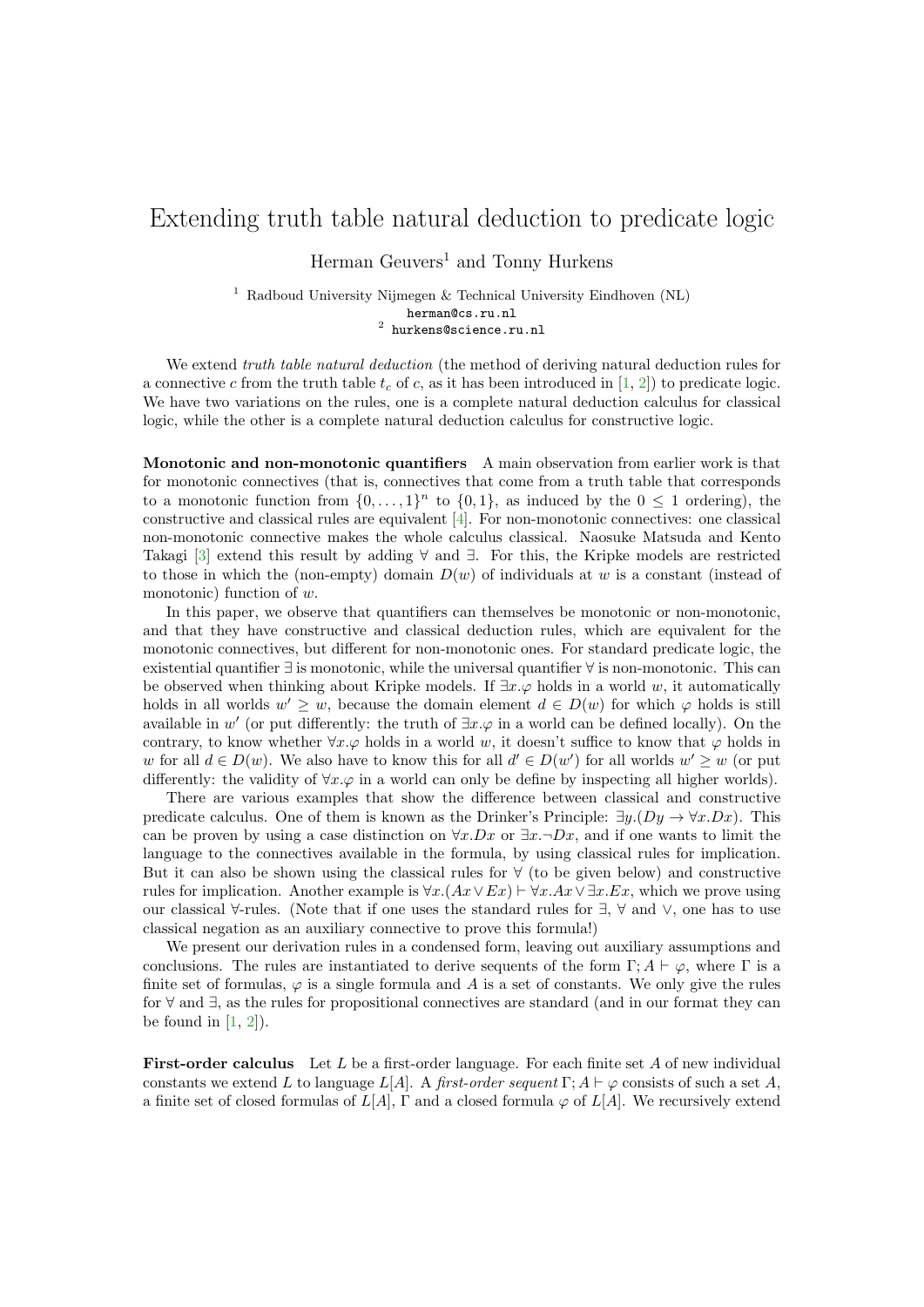Truth table natural deduction for predicate logic Geuvers, Hurkens Geuvers, Hurkens

L with new individual constants  $a = a_{\psi}$  related to closed formulas  $\psi$  of the form  $\exists x.\varphi$  or  $\forall x.\varphi$ . Constants added before may occur in  $\psi$ . In a classical model with (non-empty) domain D, the interpretation  $d \in D$  of the constant a related to such a formula  $\psi$  should be such that the closed formulas  $\psi$  and  $\varphi[a/x]$  are both true or both false in that model.

Inference rules are now operations on first-order sequents. The sequents used in the specification are differences of first-order sequents: only the parts that differ are written. The start rule (or "axiom") is extended as follows:

$$
\boxed{\frac{\ }{\varphi;A\vdash\varphi\;}s}
$$

We propose the following inference rules for the quantifiers. Rules indicated with a  $*$  are classical; similarly to the propositional connectives, only the introduction rules are different classically. For ∃, the classical and constructive introduction rule are equivalent.



For the left  $E \exists$  rule (and similarly for the left I $\forall$  rules), when we instantiate this rule to a concrete sequent, the a should not occur anywhere else in the formulas, otherwise the sequents are not well-formed. So a concrete application of the left  $E\exists$  rule looks like this:

$$
\frac{\Gamma_1; A_1 \vdash \exists x. \varphi \quad \Gamma_2; A_2, a \vdash \chi}{\Gamma_1, \Gamma_2; A_1, A_2 \vdash \chi} E^{\exists}
$$

where a does not occur in  $\Gamma_2$ ,  $\chi$ , otherwise  $\Gamma_1$ ,  $\Gamma_2$ ;  $A_1$ ,  $A_2 \vdash \chi$  is not a first-order sequent.

Note that application of a constructive ∀-introduction rule can be seen as composition: application of the corresponding classical introduction rule in which the first premise is the result of a start rule application of the form  $\forall x.\varphi$ ;  $A \vdash \forall x.\varphi$ .

We give one example of a natural deduction of a classically valid sequent which has the subformula property. We derive  $\varphi$ ;  $\vdash \chi$  where  $\varphi = \forall x. (Ax \lor Ex)$  and  $\chi = \forall x. Ax \lor \exists x. Ex$ :

$$
\frac{\frac{\overline{A}a; a \vdash Aa}{\forall x.Ax; \vdash \forall x.Ax}}{x} \xrightarrow{\varphi; a \vdash \forall x.(Ax \lor Ex)} s
$$
\n
$$
\frac{\overline{A}a; a \vdash Aa}{\forall a:a \vdash \forall x.Ax} \xrightarrow{\text{F}\forall x.(Ax \lor Ex)} s
$$
\n
$$
\frac{\overline{A}a; a \vdash \forall x.Ax}{Aa; a \vdash \chi} \xrightarrow{\text{F}\forall x.(Ax \lor Ex)} s
$$
\n
$$
\frac{\overline{E}a; a \vdash Ex}{Ea; a \vdash \chi} \xrightarrow{\text{F}\forall x.(Ax \lor Ex)} s
$$
\n
$$
\frac{\overline{E}a; a \vdash Ex}{Ea; a \vdash \chi} \xrightarrow{\text{F}\forall x.(Ax \lor Ex)} s
$$
\n
$$
\frac{\overline{E}a; a \vdash \exists x.Ex}{Ea; a \vdash \chi} \xrightarrow{\text{F}\forall x.(Ax \lor Ex)} s
$$
\n
$$
\frac{\overline{E}a; a \vdash \exists x.Ex}{Ea; a \vdash \chi} \xrightarrow{\text{F}\forall x.(Ax \lor Ex)} s
$$
\n
$$
\frac{\overline{E}a; a \vdash \exists x.Ex}{Ea; a \vdash \chi} \xrightarrow{\text{F}\forall x.(Ax \lor Ex)} s
$$